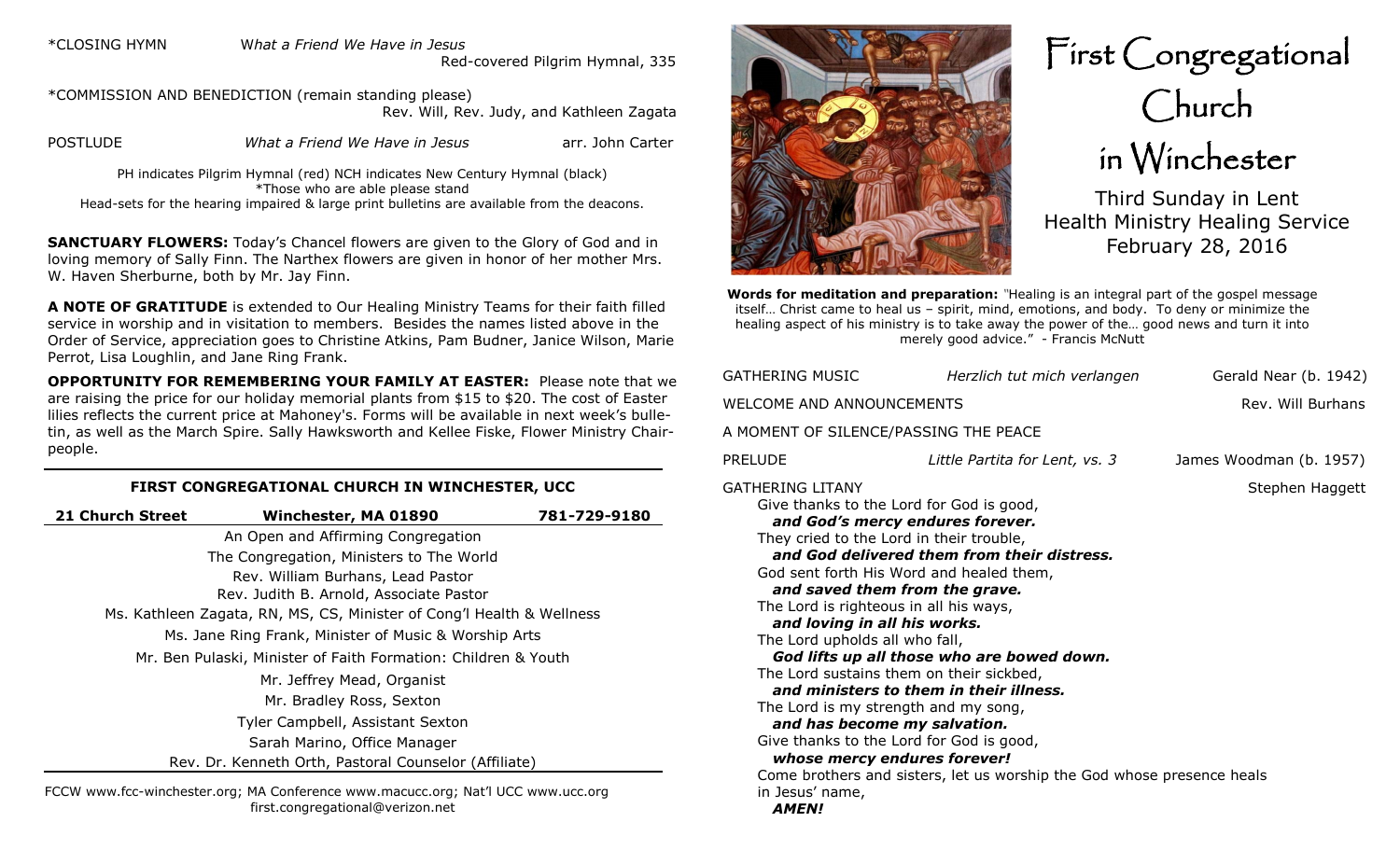\*CALL TO CONFESSION Branda Wilhoite

#### \*CONFESSIONAL PRAYER

*Dear God of mercy, compassion and healing, we acknowledge that we are not all that we would like to be. We carry wounds, regrets, and resentments that block us from your love and from being completely loving towards others. We ask this morning for your forgiveness for the ways in which we resist you and your design for our lives. Clear away what obstructs us from your presence that we might better bring ourselves and our friends before Christ to receive his healing touch.* 

#### \*ASSURANCE OF FORGIVENESS & THE LORD'S PRAYER

Through the gift of the Creator, the love of Christ and the embrace of the Holy Spirit we are forgiven and invited to know again that the image of God is what is deepest in us. Let us live out of that image for the sake of the entire created world and pray in the words of Jesus…

*Our Father, who art in heaven, hallowed be thy name. Thy kingdom come. Thy will be done on earth as it is in heaven. Give us this day our daily bread, and forgive us our sins as we forgive those who sin against us.* 

*And lead us not into temptation, but deliver us from evil. For thine is the kingdom and the power and the glory forever. Amen*

#### \*AN ACT OF PRAISE *The Gloria Patri* PH 513

#### (Please use words that are most meaningful to you) *Glory be to the Creator and to the Christ and to the Holy Ghost; As it was in the beginning, is now and ever shall be; World without end, amen, amen.*

TIME FOR THE YOUNG **BELL ASSESSED ASSESSED** Ben Pulaski & Janice Wilson

\*HYMN *There Is a Balm in Gilead* Black-covered New Century Hymnal 553

### THE CALL TO OFFERING THE REV. Judy Arnold

Offertory Anthem *When I Survey the Wondrous Cross* Music by Guy Eldridge

 (Based on the folk tune *O waly, waly*) Words by Isaac Watts (1674-1748)

When I survey the wondrous Cross, on which the Prince of Glory died, My richest gain I count but loss, and pour contempt on all my pride. Forbid it, Lord, that I should boast save in the death of Christ my God; All the vain things that charm me most, I sacrifice them to his Blood. See from his head, his hands, his feet, sorrow and love flow mingled down; Did e'er such love and sorrow meet, or thorns compose so rich a crown? Were the whole realm of nature mine, that were a present far too small; Love so amazing, so divine, demands my soul, my life, my all.

#### Doxology (Please use words that are most meaningful to you) NCH 780 *Praise God from whom all blessings flow, Praise God all creatures here below, Praise God above you heavenly host, Creator, Christ and Holy Ghost. Amen.*

\*Prayer of Dedication **Rev.** 2008 **Rev.** 2009 **Rev.** 2009

 The morning offering includes handmade gifts from the Prayer Shawl Ministry, the Flower Committee and the Caring Network.

SCRIPTURE Mark 2:1-14 (NRSV) Frank Willwerth When he returned to Capernaum after some days, it was reported that he was at home. So many gathered around that there was no longer room for them, not even in front of the door; and he was speaking the word to them. Then some people came, bringing to him a paralyzed man, carried by four of them. And when they could not bring him to Jesus because of the crowd, they removed the roof above him; and after having dug through it, they let down the mat on which the paralytic lay. When Jesus saw their faith, he said to the paralytic, "Son, your sins are forgiven." Now some of the scribes were sitting there, questioning in their hearts, "Why does this fellow speak in this way? It is blasphemy! Who can forgive sins but God alone?" At once Jesus perceived in his spirit that they were discussing these questions among themselves; and he said to them, "Why do you raise such questions in your hearts? Which is easier, to say to the paralytic, 'Your sins are forgiven,' or to say, 'Stand up and take your mat and walk'? But so that you may know that the Son of Man has authority on earth to forgive sins"—he said to the paralytic— "I say to you, stand up, take your mat and go to your home." And he stood up, and immediately took the mat and went out before all of them; so that they were all amazed and glorified God, saying, "We have never seen anything like this!"

SERMON THE SERMON SERMON SERMON SERMON SERMON SERMON SERV. Will seek and Find"

## A LENTEN HEALING AND PRAYER SERVICE

During the time of reflection, the congregation is encouraged to consider an obstacle that prevents them from fully experiencing God's healing presence and to anonymously write it on the parchment paper inserted in today's bulletin. As an expression of faith, you are encouraged to place the written statement in a box located at a healing station. The cards will be held in confidence until the weather permits a ritual in the garden. An individual blessing for you and those you name for healing prayer will be offered as you receive the healing mercy of God, symbolized by the laying on of hands.

Two Healing Stations will be positioned in the front of the sanctuary with a third station in the rear of the church. A chair is provided for your comfort. If you wish just healing prayer (no laying on of hands), please indicate by folding your hands across your chest when you sit. Each healing team of three consists of Ministers, Health Ministry Members or Deacons. Members with mobility issues are asked to raise a hand and a healing team will come to them.

We invite all present to pray silently for those seeking God's healing as the music of Beth Welty's violin graces the sanctuary.